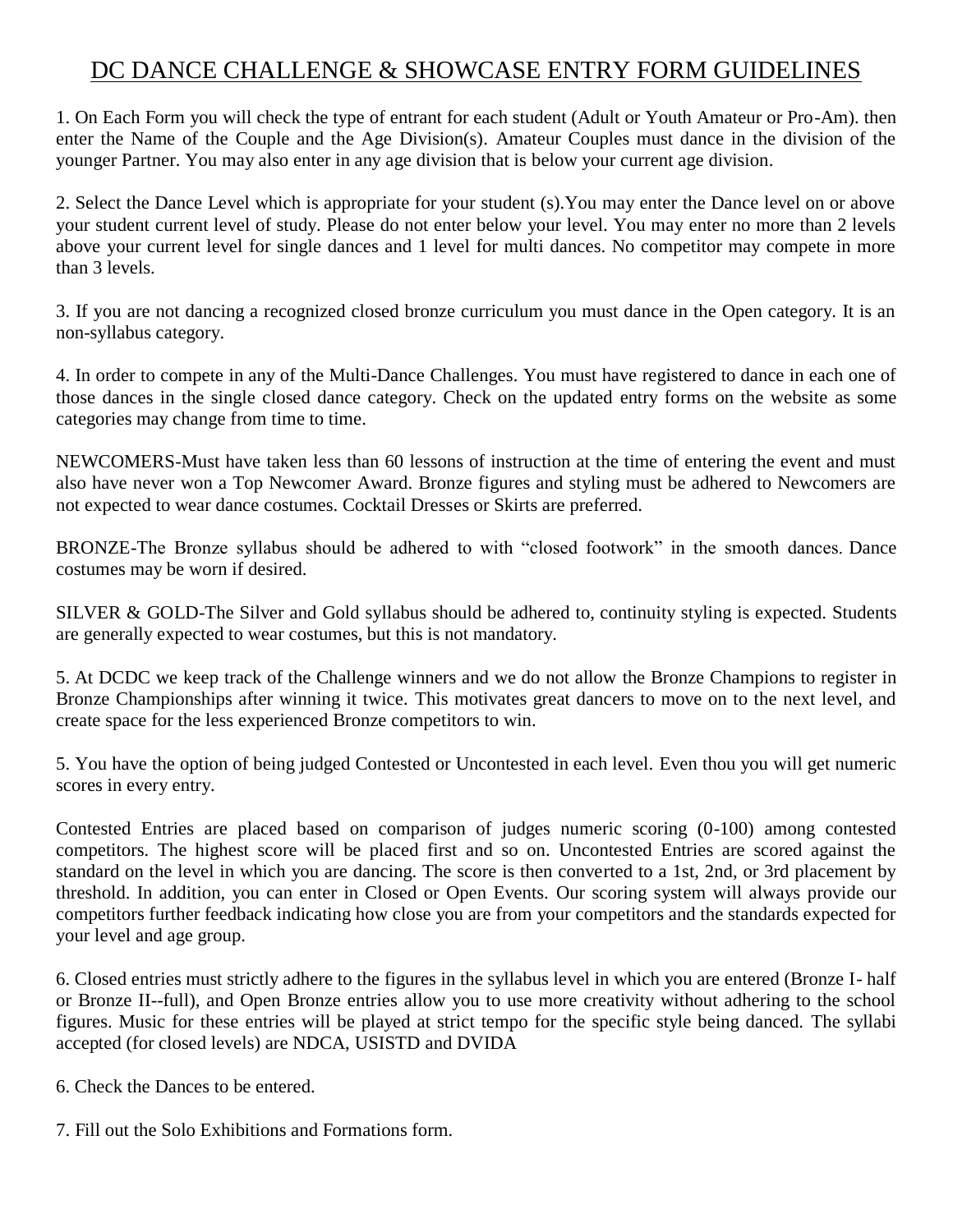8. Same sex competition is allowed. Simply fill out the form correctly to avoid confusion. Leader could be male or female, and follower could be male or female.

# EVENTS GUIDE

SHOWCASE- Choreographed routines performed by couples to individual music that shall not exceed 3 minutes. Music is to be provided by the dancer in the form of a CD with only one musical number per CD. Appropriate costuming is expected.

FORMATION- Choreographed routines performed by two or more couples on the floor at the same time forming lines and circles or whatever creative patterns possible.

## SCORING SYSTEM

CONTESTED HEATS- All heats will be judged by proficiency scoring. That means that the judges will use a scale from 0-100 to express the score. The higher the score in comparison to the competition, the better the placement. The scrutineer will compare scores in between contestant competitors and mark 1st place, 2nd place, 3rd place accordingly. This applies to couples (Pro-Am or Amateur) dancing in the same dance level and age category. All scores and marks will be available on the competitors score sheet for later study.

UNCONTESTED HEATS– All heats will be judged by proficiency scoring. That means that the judges will use a scale from 0-100 to express the score. There is no comparison in between competitors although marks will be made by threshold. 1st place will range in between 94-100, 2nd will range in between 89-93 and 3rd will range in between 82-88. Judges will score based on dance standards that reflect age and dance level selected.

## POINTS, TOP AWARDS & MULTI DANCE CHALLENGE AWARDS

- If you do not receive an award remember that awards, placement and winning is not the most important objective when competing. Success is related to effort, and is measured by self-improvement. If you are competing you are probably practicing more, studying more and dancing better…that is what really makes you a successful competitor.
- All competitors will receive a score sheet with the judges scoring during Top students award ceremony. DC Dance Challenge proudly offer this to all competitors so that competitors instructors and coaches can keep track of their progress in competition.
- Top Awards will be given to all levels available on the competition including Newcomer, Bronze 1, Bronze 2, Open (Advanced) Bronze, Newcomer Silver, Silver 1, Silver 2, and Gold 1 and Gold and above. Top Awards will be calculated based on the accumulation of points throughout the competition. Points will be awarded as follows: 1 point per entry, 5 points for a first place, 3 points for a second place, 1 point for a third place. If a competitor wins tops in two different levels. The winner will be awarded with the highest level only. Uncontested entries will get half of the points.
- All winners of the Multi Dance Challenges will receive an special award. In order to compete in any of the Multi Dance Challenges, you must have registered to dance in each one of those dances in the single closed dance category. Check the entry forms on the website for correct Multi Dance categories offered. From time to time these categories may change.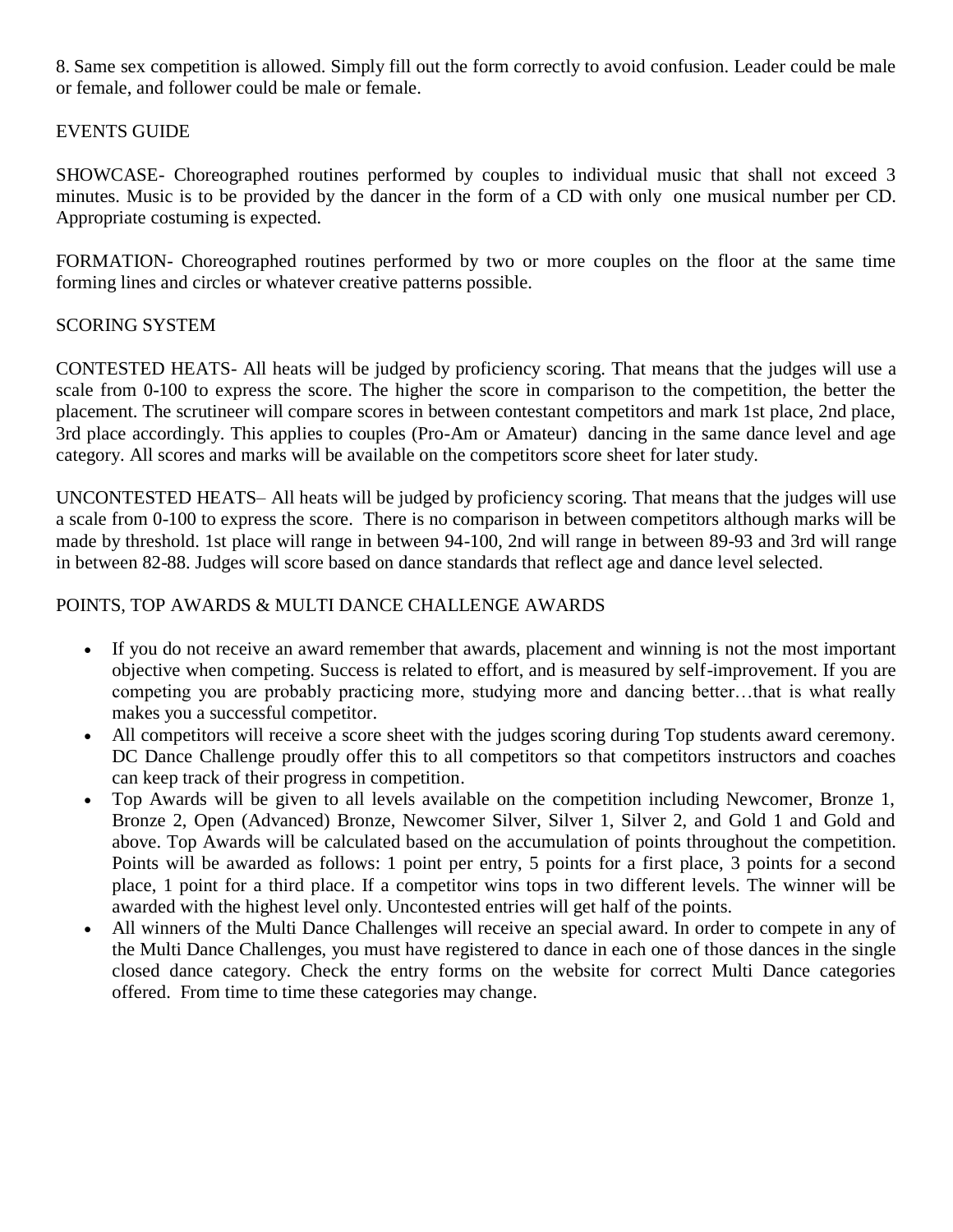# **DCDC Scoresheet Details**

Proficiency results will show the last name of the competitors, the judge's marks, their average score, and placement. The placement will be resulted strictly by threshold and judges will not be comparing them with other couples. **Numeric Scores Threshold:** 

| <b>Average Score</b> | 94 and above | 93 to 89    | 88 and below |
|----------------------|--------------|-------------|--------------|
| <b>Placement</b>     | $1st$ Place  | $2nd$ Place | 3rd Place    |

Example1:

Uncontested entry with proficiency scoring.Heat 1: L-A Bronze 1 proficiency Cha Cha

| Names       |  |       | Avg. Place |
|-------------|--|-------|------------|
| Sterne/Hong |  | 192.5 |            |

Maybe they were a little off beat or using improper technique for that level. If there was another couple competing against them in a contested heat they could have marked first. See example2

If you enter in a contested entry your results will be presented on contested tables. You will be able to see, your team (couple) identification number, the judges marks, the total accumulated scores, and the placement. The placement in contested heat is by comparison of the total accumulated judge's scores in between couples on the same level and age group.

Example2: Heat 2: L-A Bronze 1- Cha Cha

| Team A |  |           | Here couple 104 (Sterne/Hong) competing contested against couple 106.<br> C  Total Place  They have the same judges scores than before, on example 1. In this<br>case they were placed 1. Their total accumulated score was 185 and is |
|--------|--|-----------|----------------------------------------------------------------------------------------------------------------------------------------------------------------------------------------------------------------------------------------|
| 1104   |  | 93 92 185 | bigger than 182 so they were place 1.                                                                                                                                                                                                  |
| 1106   |  | 90 92 182 |                                                                                                                                                                                                                                        |

Note if there was no competition in this contested heat both would have marked first regardless of the judge scores, because there was no competition Example3:

|     | Team A |  |         | $ C $ $Total Place $ | $\underline{\mathsf{OR}}$             |        |  |           | Team A  C  Total Place                             |  |  |  |  |
|-----|--------|--|---------|----------------------|---------------------------------------|--------|--|-----------|----------------------------------------------------|--|--|--|--|
| 104 |        |  | 9392185 |                      |                                       | 106    |  | 90 92 182 |                                                    |  |  |  |  |
|     |        |  |         |                      | 104 is competing alone so place is 1. | there. |  |           | Couple 106, also, would get place 1 if 104 was not |  |  |  |  |

Heat 3: L-A Bronze 1- Cha Cha Heat 3: L-A Bronze 1- Cha Cha

On 3-Dance Challenge Competition the placement is done by comparison of the biggest accumulated score.

Example 4: Heat 133: L-C Open Bronze- Contested Pro/Am Latin Closed 3-Dance Challenge (C/S/R)<br>Cha Cha Samba ┌────┬──┬──┬─────┬─────┐ ┌────┬──┬──┬─────┬─────┐ ┌────┬──┬──┬─────┬─────┬─────┐

|      |  |           | Team A C  Total Accum  Team A C  Total Accum  Team A C  Total Accum Place |                |  |           |        |                     |  |      |  |
|------|--|-----------|---------------------------------------------------------------------------|----------------|--|-----------|--------|---------------------|--|------|--|
| 1107 |  | 95 94 189 | 1189                                                                      | 107 1951951190 |  |           | 1379   | $1107$ $ 95 90 185$ |  | 564  |  |
| 110  |  | 94 94 188 | 188                                                                       | 110            |  | 95 94 189 | $1377$ | 110  94 92 186      |  | 1563 |  |

You can easily see the scores of each judge and how close was the competitors to each other. That gives more feedback than the usual system.

#### Regardless of your placement, always take a close look at the judges scores. They will give you a more precise

understanding of how you really did. Have in mind the threshold. 94 and above means you did very good according to the standarts , scores in between 88.5 and 93.5 means you had some mistakes, scores below 88.5 you had some consistent, easy to identify issues with the dance at this level. The dances you got a lower score, are the ones that need more work.